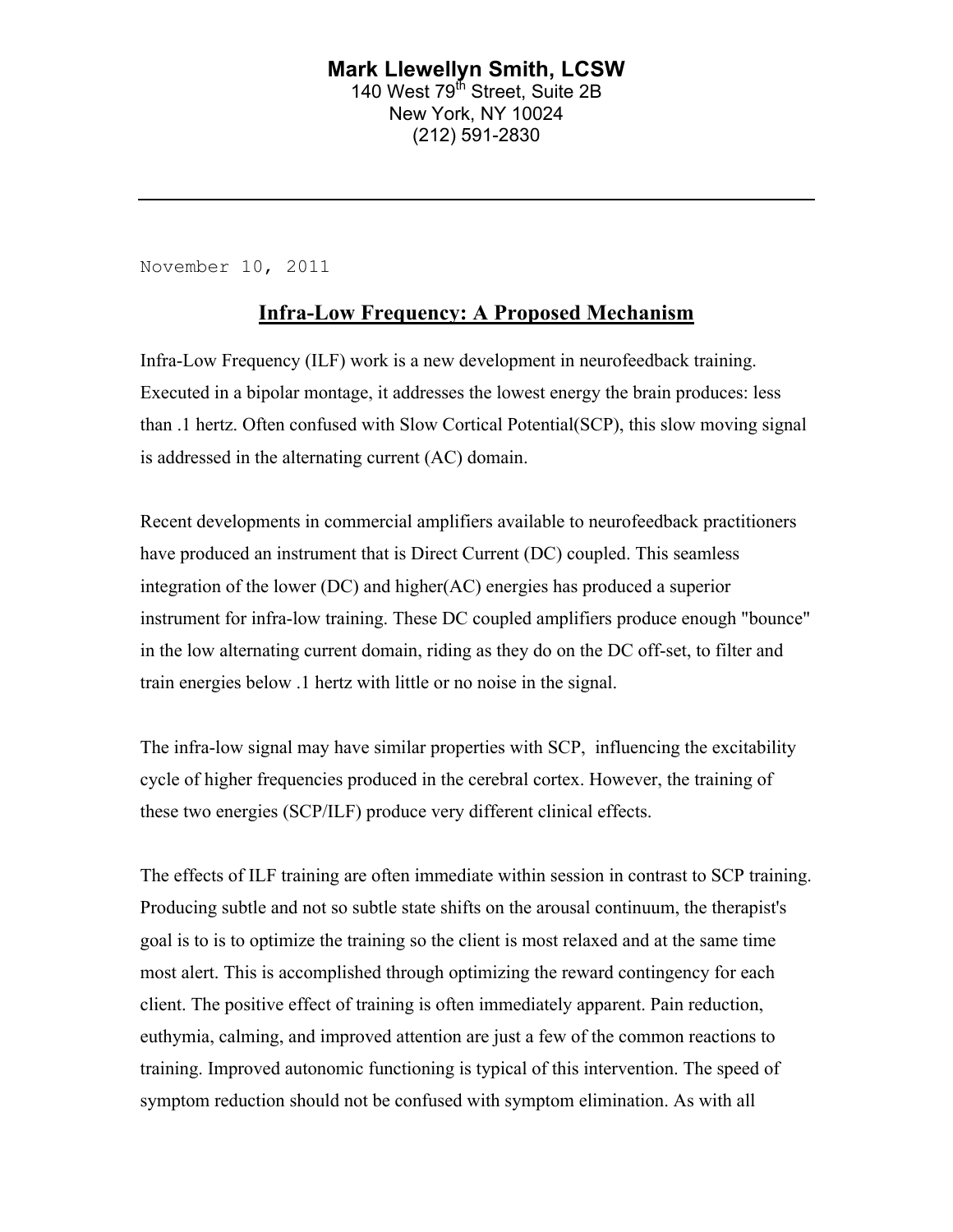#### **Mark Llewellyn Smith, LCSW** 140 West 79<sup>th</sup> Street, Suite 2B New York, NY 10024 (212) 591-2830

neurofeedback, many repetitions are necessary for the improved symptomology to become operantly learned behavior. Due to the fast response within session, ILF can be a potent client retention tool as well.

Infra-Low frequency training is powerfully self-regulating. When using this intervention to address a clients chief complaint, very often the resolution of dysfunction in other regulatory networks, such as the sleep cycle, digestion and elimination, affective functioning, focus and concentration become greatly improved. These outcomes resonate with recent research that has established the low frequencies as integral to many brain functions. An explanation for this generalized impact on function may be found in the fact that the Infra-low frequencies are embedded in and determinant of the excitability cycle of higher frequencies. Vanhatalo (2004) established a role for the Infra-low frequencies in the control of gross cortical excitability. This research detected a close association between the ILF and cyclic modulation of fast EEG activity. Moreover, these slow frequencies are tightly associated with K complexes and inter-ictal activity. According to Monto(2008) human behavioral performance is correlated with the infralow fluctuations in on-going brain activity. He detected a strong correlation between a subjects ability to detect a sensory stimuli and the phase of the low frequency signal. Supporting this correlation, Broyd (2011) found attention induced deactivations of the ILF signal do not occur in Default Mode areas of cortex in subjects with ADHD suggesting that they get "stuck" in self-referential processing unable to turn off areas of cortex when appropriate.

It was almost fifty years ago that Aladjalova (1964) proposed a role for the Infra-low frequencies in hypothalamic functioning. His animal research discovered that stimulation of the ventromedial nucleus of the hypothalamus resulted in high-amplitude slow waves with a long latent period appearing in the EEG of both hemispheres. The ILF increased in amplitude simultaneously with the appearance of high-amplitude slow waves, 40-50 min after the onset of stimulation. At the same time the infraslow oscillations decreased, slowing its frequency from 8 to 5 osc/min and the amplitude increased from 0.3 to 1 mV.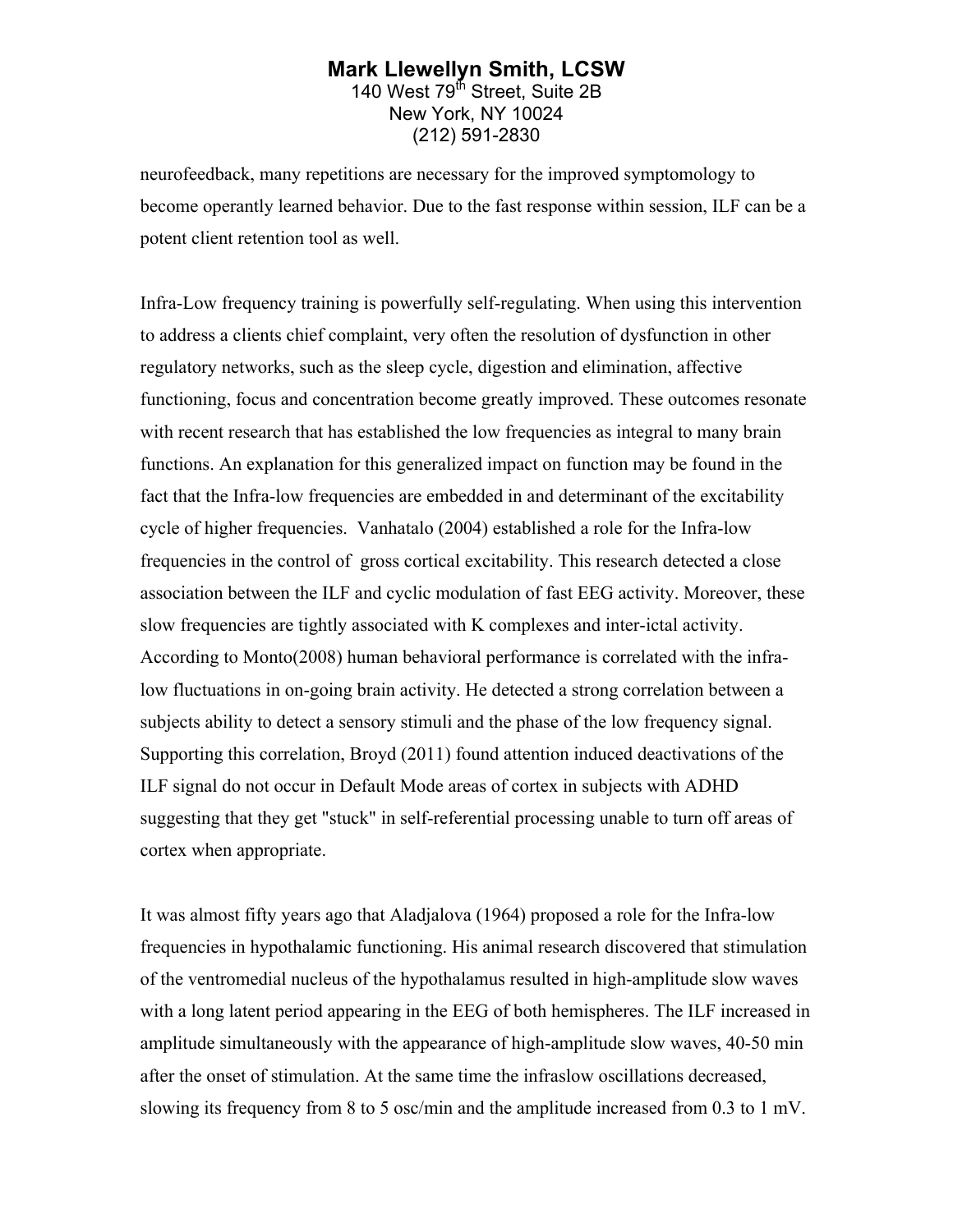#### **Mark Llewellyn Smith, LCSW** 140 West 79<sup>th</sup> Street, Suite 2B New York, NY 10024 (212) 591-2830

Additionally, the ILF becomes intensified by agents that elicit a defense reaction similar to the response to "stress". Their research suggests the efficacy of ILF training may lie in its impact on the Hypothalamus.

Situated as it is within the limbic system, the hypothalamus plays an integral role in affective response, as well as, playing a vital role in maintaining homeostasis. It is the control center for many autonomic functions of the peripheral nervous system. Hypothalamic hormones control pituitary hormone secretion which in turn manages adrenal secretion of Epinephrine and Neuroepinephrine, the hormones that organize sympathetic nervous system response. Known as the Hypothalamic/Pituitary/Adrenal Axis (HPA), this organ system has feedback loops that promote reparative, parasympathetic nervous system, response as well. Colloquially, this system is referred to as the flight or fight mechanism.

Traditionally, ILF training has used one or the other of the temporal lobes as one of two bipolar placements on the scalp. The other placement may be any of the other nineteen 10/20 sites. It is proposed that this configuration explains the routine reactions of calming, arousal reduction, and attention promotion observed among trainees. This bipolar electrode configuration promotes difference in the training. So theoretically it separates brain areas linked in chronic autonomic stress by differentiating them electrically from the hypothalamic or limbic areas. Separating the non-temporal area from the HPA distress signal.

Recent ILF work with children on the austim spectrum has produced profound positive changes in behavior. During ILF training we focus on areas that link limbic functioning with areas that support facial recognition, sensory integration, prosody, and emotional equilibrium. Results have been very positive. So much so that a special needs school has contracted with us to start a neurofeedback program. After approximately twenty five sessions of Infra-Low Frequency training preliminary results were very encouraging. The first group of children diagnosed with Autism Spectrum Disorder and trained with ILF